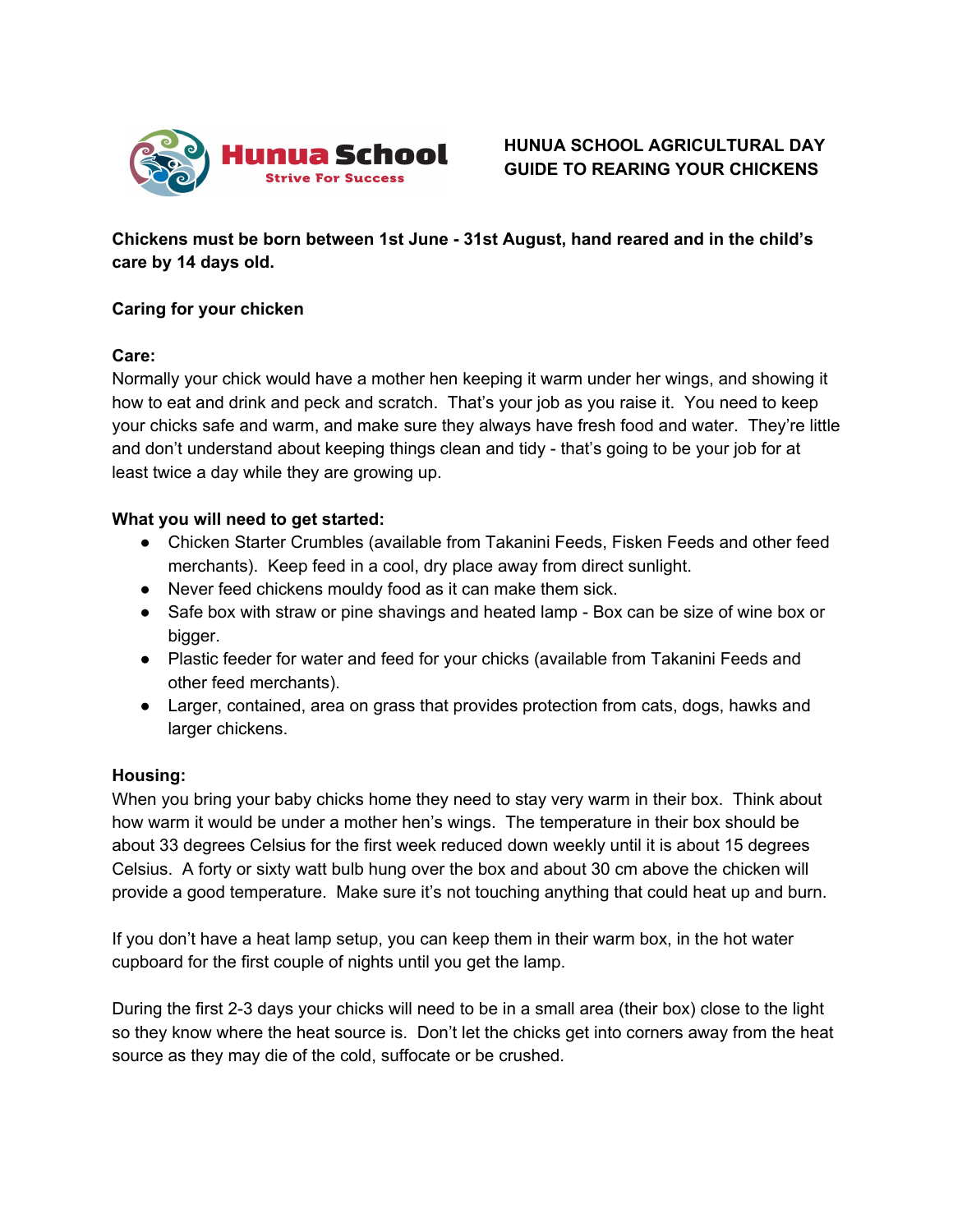Keep their box or cage clean at all times - twice a day is good. Feed and droppings need to be cleaned out. Don't leave your chicks on wet dirty newspaper as they can become sick very easily if they are wet, dirty and cold.

As the chickens grow, so should the area they live in.



## **Feed:**

#### **1-2 Weeks:**

Feed Chicken Starter Crumbles as they have the right balance of minerals and vitamins for raising healthy chickens. NRM Chick Starter also contains a coccidiostat to protect young chicks.

Start with about a tablespoon of crumbles mixed with water in a flat bowl so it's like porridge, per chick twice a day. Increase the amount a little each day as they are growing. You can also scatter some dry crumbles on the ground so they learn how to peck their food.

By the end of the first week you can leave the food in with the chicks so they can feed when they are hungry. You will need to clean the bowl out before you fill it each time.

By the end of the second week, if it is warm outside, you can put the chicks into a safe, contained area (covered to protect from cats or hawks or bigger chooks) outside so they can peck at grass and soil during the day. Give them their food and water as well. Make sure there is a covered area that they can nestle in if it should get wet or cold during the day.

At night they need to be brought back inside to their box with their light for warmth.

Chick Starter crumbles can be fed to chicks up to age 6-8 weeks. They can then be fed grower feed pellets or mash. Gradually replace the crumbles with the mash or pellets. Ensure access to fresh water.

Your chicks will also enjoy spinach and silverbeet, and comfrey.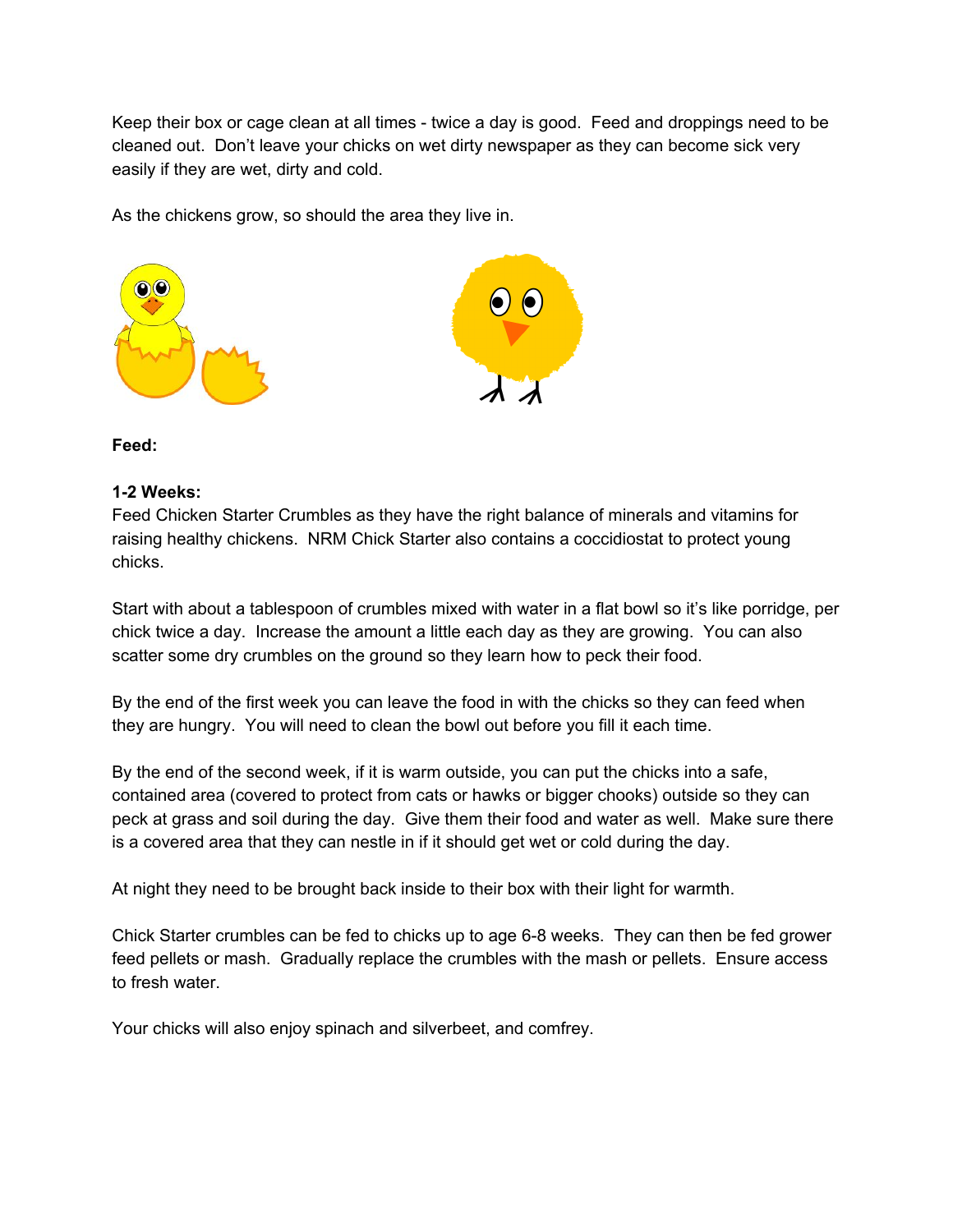# **6-8 Weeks Plus:**

Feed Grower feed for chicks aged 6-16 weeks.

# **16 Weeks Plus: Feed Layer hens mash or pellets**

### **Water:**

Chicks need easy access to fresh clean water in a container that they can reach, but set out so that the chicks can't get wet by walking in it. Put stones or marbles in the dish so the chicks can't get too wet or drown.

Water needs to be kept clean and fresh. Chicks can die if they do not start drinking by the time they are 4 days old. When you first put them in their box you can dip their little beak in the water gently so they know where it is.

## **Some useful facts about chickens:**

- Chickens are blind in the dark.
- Control scaly mites on chicken legs by wiping vaseline or vegetable oil on the leg.
- Pine needles and pine shavings make excellent litter to absorb droppings and moisture.
- Chickens need fresh air, fresh water and sunshine to help them stay healthy.
- Reduce stress or fear in chicks by talking quietly or singing softly when you are around them.
- These plants are toxic to chickens so do not feed them or give them access: avocado, kowhai, green potatoes, rhubarb, parsnip, parsley, celery, sorrel, fathen, oxalis, lily of the valley, oleander, box.
- Allow a minimum of square metre of space for your chicks when they are up to 6 weeks old.
- Up to 7-18 weeks old; 2 sq metres and after that more than 3 sq metres.
- If your chickens free range during the day, to allow for wet days and for the 15 hours of darkness in winter it's better to have a density of 6-7 birds per square metre in the coop they sleep in at night.
- Further reference: [www.lifestyleblock.co.nz](http://www.lifestyleblock.co.nz/) and [www.facebook.com/yourpoultry](http://www.facebook.com/yourpoultry)

## **Judging**

The chickens will be judged in these areas:

## **Diary**

This should include the child's journey with taking care of the chicken and how much the chicken has changed over time. It could also include observations the child has made about the care they have had to undertake in their animal husbandry. Photos and graphs of the animals growth could also be included to show progress throughout the weeks of care.